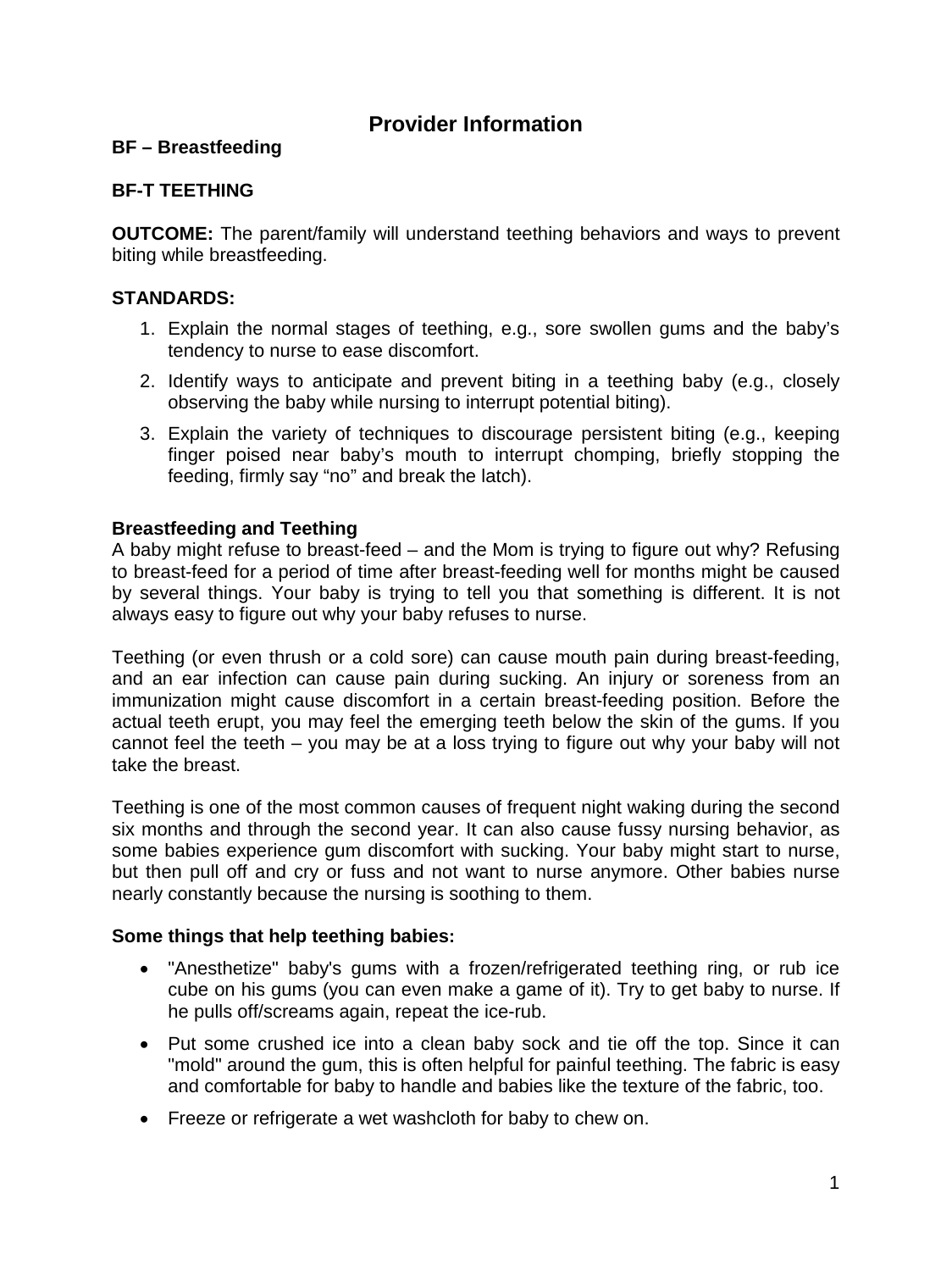- Talk to your baby's doctor about using a baby pain reliever 30-45 minutes before nursing.
- Avoid using Orajel/benzocaine (or other topical anesthetics) directly prior to breastfeeding, as it numbs baby's mouth and can make breastfeeding very difficult for baby.
- Teething babies occasionally bite. If your baby bites you during breast-feeding, slip your finger into your baby's mouth to quickly break the suction.

#### **Will I need to wean when baby gets teeth?**

Many people think that when baby gets teeth and has the ability to bite, then the nursing relationship has ended and it is time to wean. Not true! If your baby is nursing properly, then you should not feel teeth, even if baby has a mouthful of them. Keep in mind that it is physically impossible for baby to nurse and bite at the same time, because the tongue covers the bottom teeth/gum when baby is nursing.

Some babies never bite, but biting is a behavior that most babies do try, usually when they are teething. Rest assured that biting can be stopped with a little persistence on the mother's part. Biting is, for the vast majority of moms, a temporary issue that only lasts a few days to a couple of weeks.

Ways to prevent biting.

- **Biting at the end of a nursing session:** Biting often takes place at the end of a nursing session when baby is getting bored and is no longer hungry. If you start to have a biting problem, watch for signs of boredom, and take baby from the breast before the biting starts. Also, watch for tension in baby's jaw before he starts to bite down. Your baby may also pull the tongue back from the normal position over the lower gum/teeth.
- **When baby is teething:** Biting can also be brought on by teething. If baby seems to be teething rather than wanting to nurse, offer her a teething toy or something cold to bite (instead of you). Offer baby a teething toy after a bite or "near miss." When you do this, tell him/her, "This is for biting. Be gentle when you nurse."
- **Biting at the beginning of a nursing session:** make sure baby opens wide when latching on. If your teething baby is biting at the beginning of a nursing session, try giving your baby a teething toy or something cold to chew on before nursing. Praise baby when he/she latches on correctly, without biting.
- **Distracted baby:** When baby is distracted, do not force a nursing. If your baby is wriggling, rolling, or pushing against you with his arms, he may not be hungry or interested in nursing. Try lying down with your baby in a quiet room, walking or rocking.
- **Biting for attention:** Focus your attention on your baby while nursing. Some older babies will bite for attention. Paying attention will also help you to be aware of when baby is about to bite.